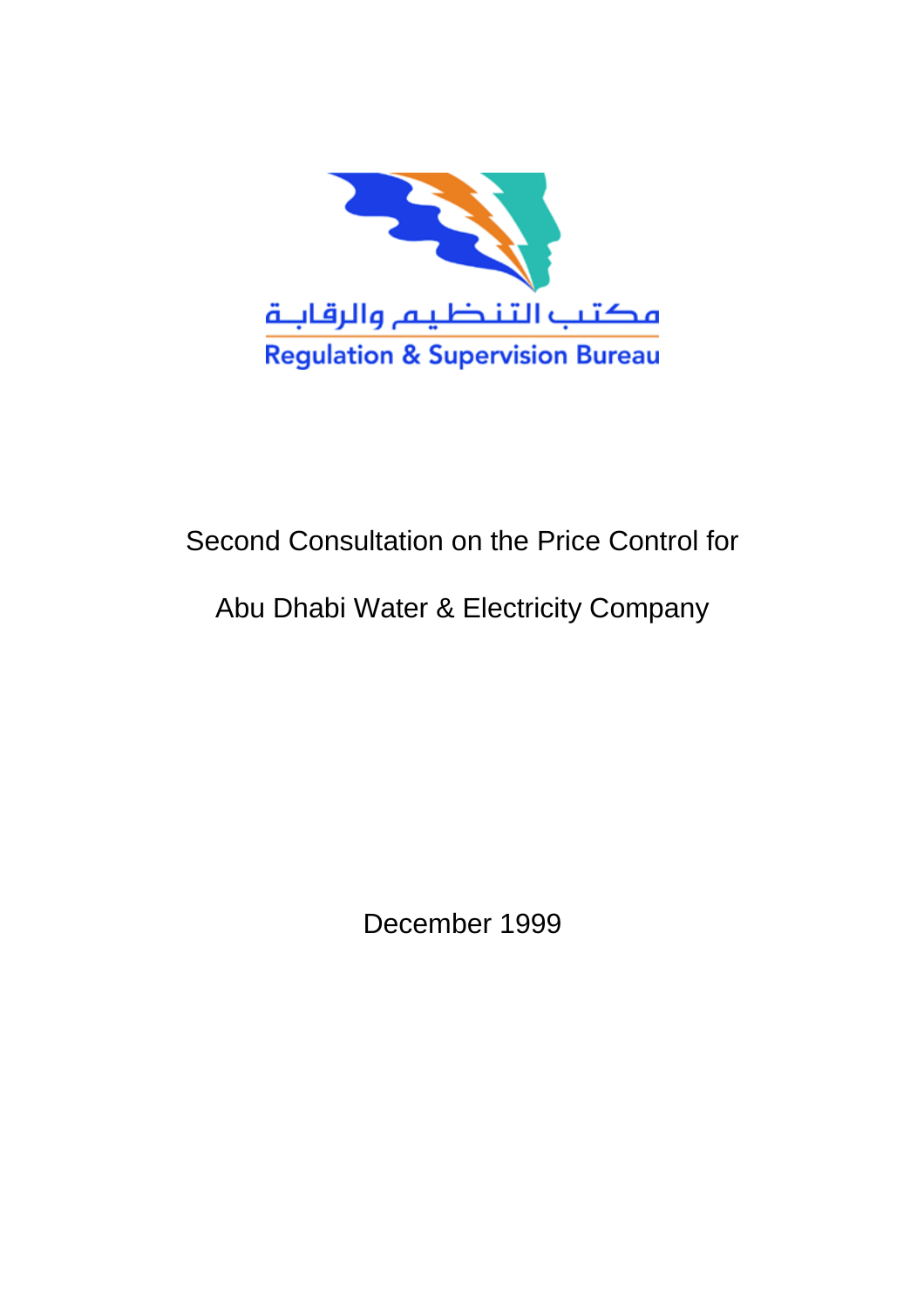

# Second Consultation on the Price Control for

# Abu Dhabi Water & Electricity Company

| 1 <sub>1</sub> | $\label{eq:1} \mbox{Introduction} \,\, \ldots \,\, \ldots \,\, \ldots \,\, \ldots \,\, \ldots \,\, \ldots \,\, \ldots \,\, \ldots \,\, \ldots \,\, \ldots \,\, \ldots \,\, \ldots \,\, \ldots \,\, \ldots \,\, \ldots \,\, \ldots \,\, \ldots \,\, \ldots \,\, \ldots \,\, \ldots \,\, \ldots \,\, \ldots \,\, \ldots \,\, \ldots \,\, \ldots \,\, \ldots \,\, \ldots \,\, \ldots \,\, \ldots \,\, \ldots \,\, \ldots \,\, \ldots \,\, \ldots \,\, \ldots \,\,$ |
|----------------|-----------------------------------------------------------------------------------------------------------------------------------------------------------------------------------------------------------------------------------------------------------------------------------------------------------------------------------------------------------------------------------------------------------------------------------------------------------------|
|                |                                                                                                                                                                                                                                                                                                                                                                                                                                                                 |
| 2.             |                                                                                                                                                                                                                                                                                                                                                                                                                                                                 |
| 3.             |                                                                                                                                                                                                                                                                                                                                                                                                                                                                 |
| $\mathbf{4}$ . |                                                                                                                                                                                                                                                                                                                                                                                                                                                                 |
|                |                                                                                                                                                                                                                                                                                                                                                                                                                                                                 |
| 5.             |                                                                                                                                                                                                                                                                                                                                                                                                                                                                 |
| 6.             |                                                                                                                                                                                                                                                                                                                                                                                                                                                                 |
| $\overline{7}$ |                                                                                                                                                                                                                                                                                                                                                                                                                                                                 |
| 8.             |                                                                                                                                                                                                                                                                                                                                                                                                                                                                 |
| 9.             |                                                                                                                                                                                                                                                                                                                                                                                                                                                                 |
|                |                                                                                                                                                                                                                                                                                                                                                                                                                                                                 |
|                |                                                                                                                                                                                                                                                                                                                                                                                                                                                                 |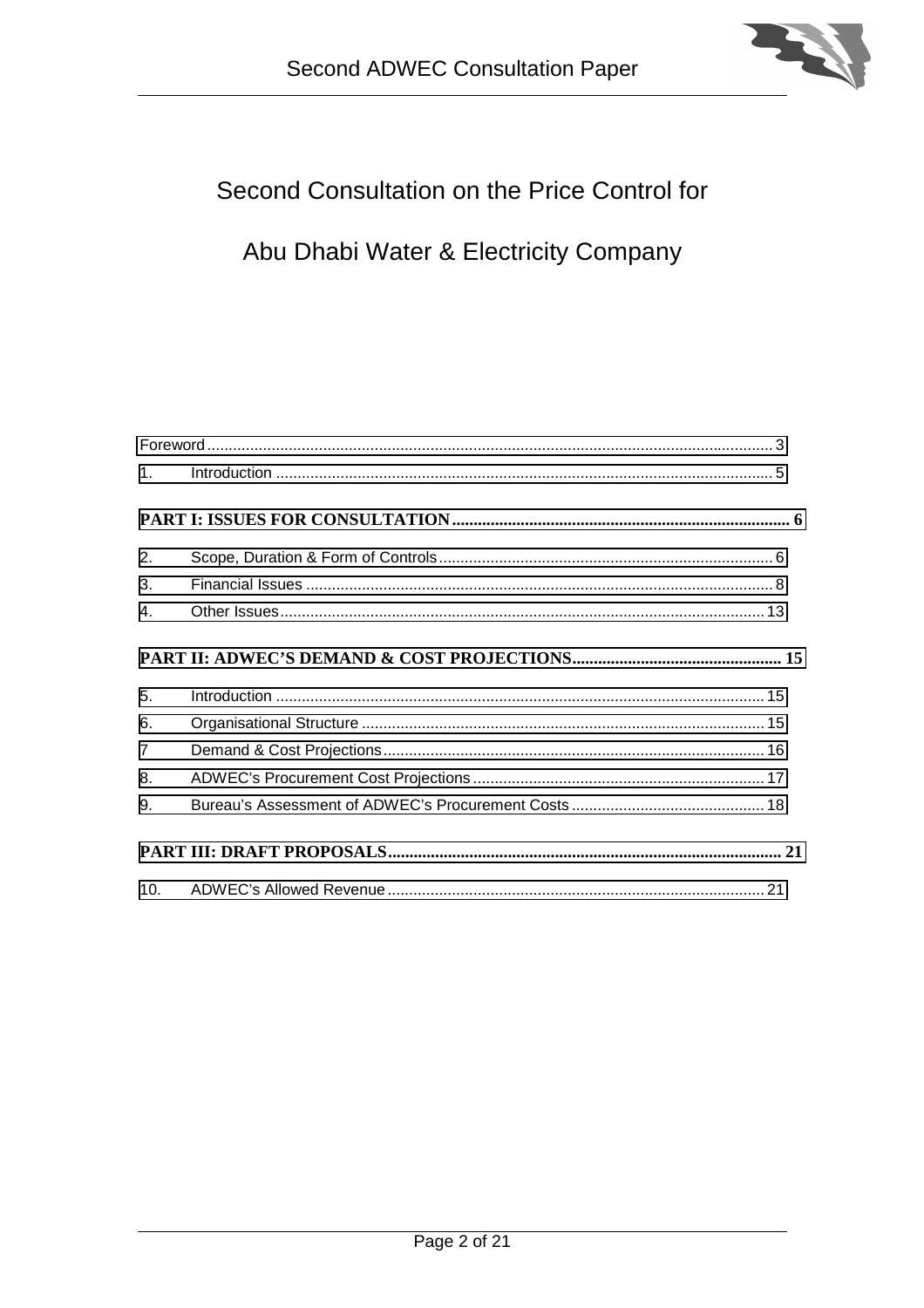

## <span id="page-2-0"></span>**Foreword**

In October 1999, the Regulation & Supervision Bureau (the Bureau) published a consultation paper setting out the issues to be considered in setting the first price controls for the water and electricity procurement business of Abu Dhabi Water and Electricity Company (ADWEC).

Since then, the Bureau has considered carefully the responses made to the issues discussed in the first consultation paper. This paper sets out the Bureau's views on the issues raised taking account of the responses received.

The Bureau has also analysed information received from ADWEC on future costs and demands, as well as available historic information. The Bureau has to determine the values to be taken by each element of the price control formulae, the `notified values`. Part III of this consultation paper sets out proposed values for these terms that the Bureau considers appropriate. These are draft proposals and may change in the light of responses to this second consultation paper.

The price controls have effect from 1 January 1999 and are being developed by the Bureau in accordance with its Primary and General Duties in Articles (53) and (54) of Law No (2) of 1998. The main objectives in setting the price controls will be to protect customers, while providing incentives to ADWEC to improve efficiency. The Bureau expects to publish final controls in January. Comments on the matters raised in this paper are sought by 31<sup>st</sup> January 2000. Replies should be sent to:

John Cunneen Senior Economist The Regulation & Supervision Bureau P.O. Box 32800 Abu Dhabi

Comments submitted to the Bureau as part of the consultation exercise will be made publicly available. Please make it clear if your comments must be regarded as confidential.

Graeme Sims

#### **General Manager**

**The Regulation & Supervision Bureau**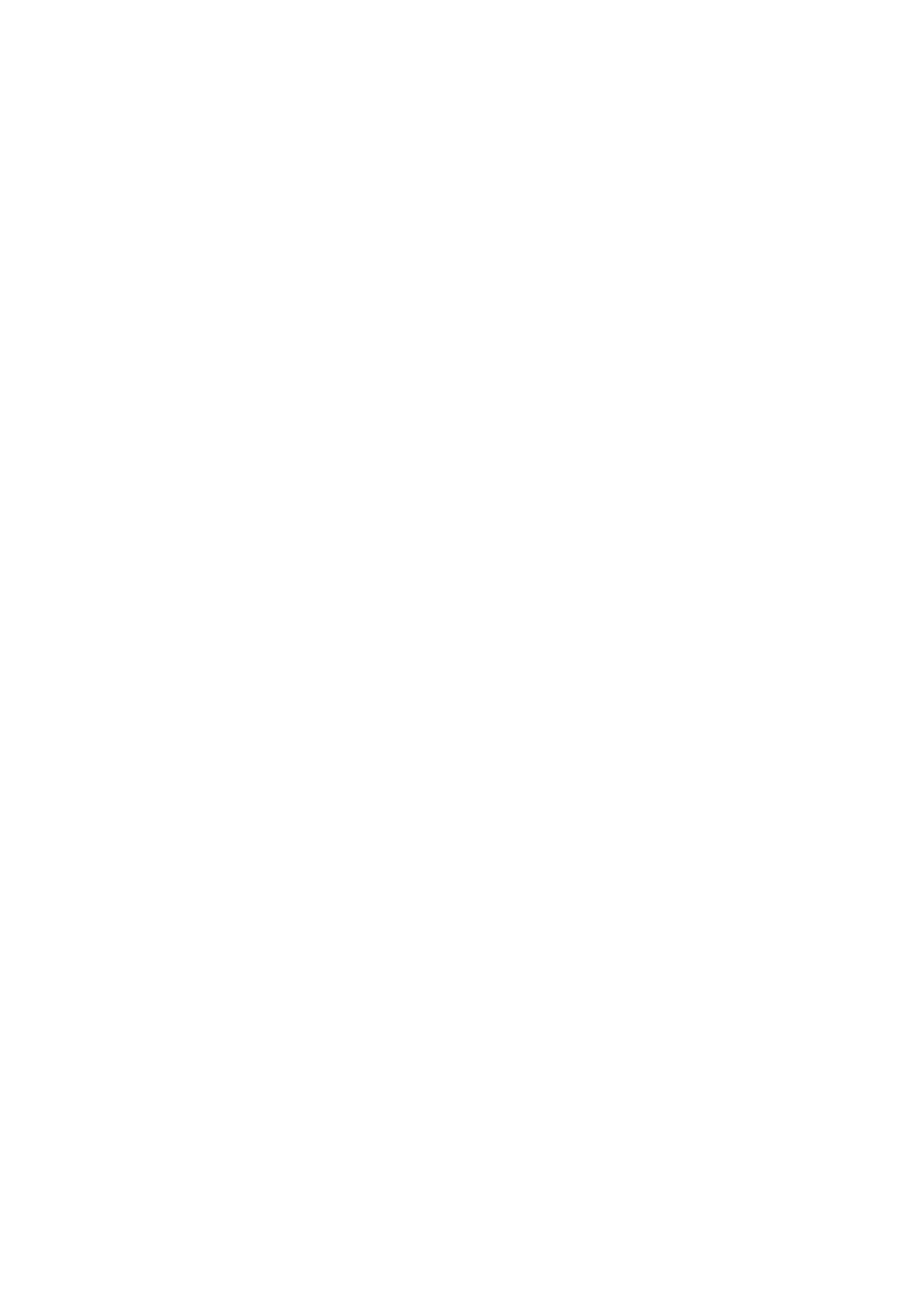

#### <span id="page-4-0"></span>**1. Introduction**

- 1.1. The Bureau is in the process of setting a price control for the water and electricity procurement business of ADWEC. A consultation paper, published in October 1999, laid out a number of issues that require consideration when setting the control and the Bureau's initial views on each of these issues. ADWEC and other interested parties were invited to comment on these and other issues relevant to ADWEC's price control.
- 1.2. Part I of this second consultation paper briefly summarizes the issues on which views were sought in the first consultation paper and the responses received from ADWEC and Abu Dhabi Distribution Company (ADDC). The paper also sets out the Bureau's considered view on these issues in the light of the comments received.
- 1.3. Part II discusses ADWEC's costs over the price control period, and forecasts of the demands likely to be used in evaluating the PWPA, BST and Fuel Cost payments. As well as ADWEC's own projections, this section contains the Bureau's view of efficient levels of costs needed to meet demand during the price control period.
- 1.4. The final part of this paper sets out possible values for the price controls. The price control proposals in this section are not finalised but the Bureau believes they form an appropriate basis for the price control and, subject to comments received from ADWEC and others, expects to confirm them as the notified values.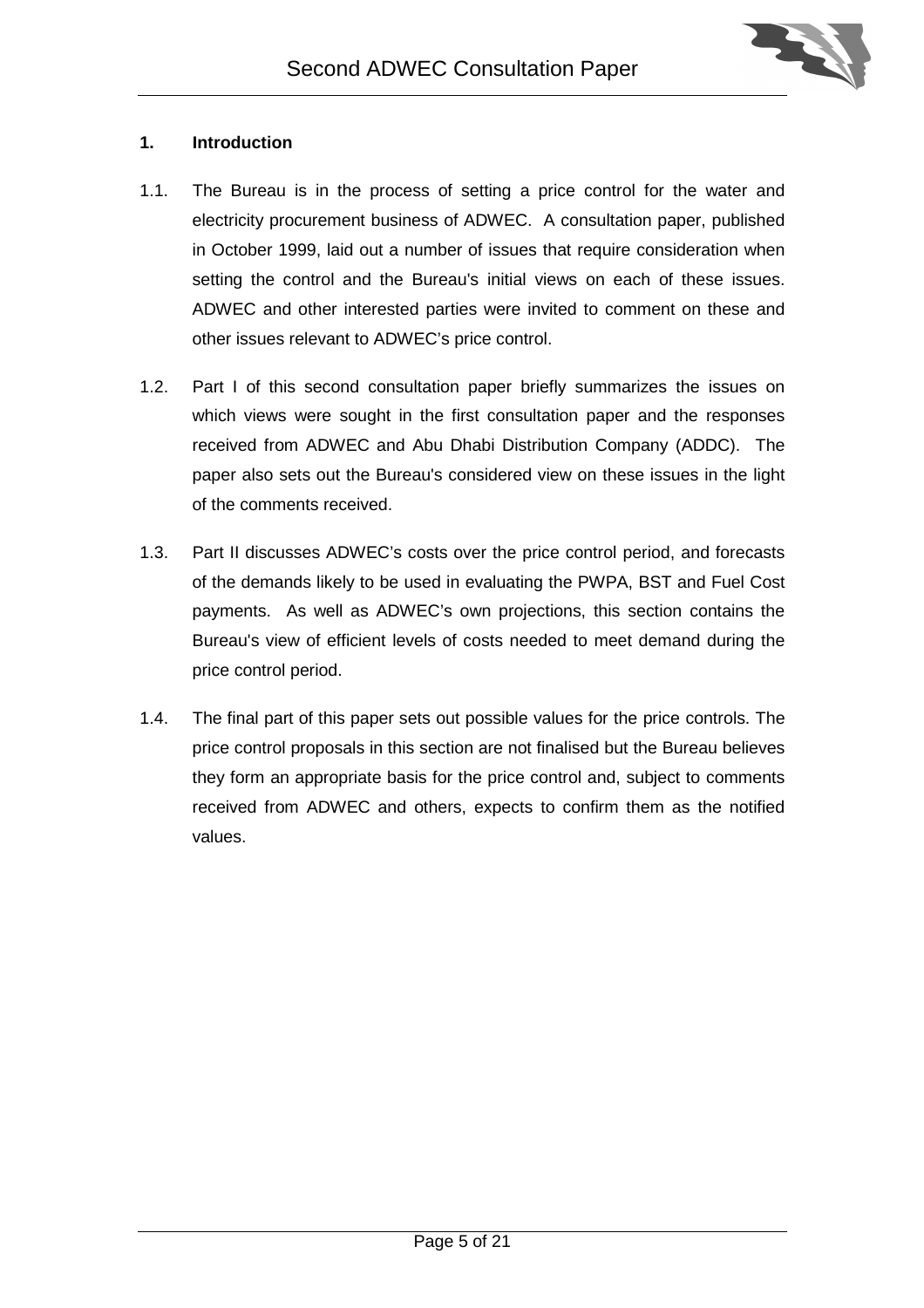

#### <span id="page-5-0"></span>**Part I: Issues for Consultation**

## **2. Scope, Duration & Form of Controls**

#### **Scope of Controls**

- 2.1. The first consultation paper discussed whether all revenue recovered from charges to the Discos should be included in ADWEC's price controls. The case for excluding services from the scope of a price control is generally based on there being services which are unpredictable and therefore difficult to capture adequately in the price control formula or services that are open to competition that need not therefore be subject to price control. The Bureau's view was that the controls should cover all ADWEC's revenue.
- 2.2. ADWEC and ADDC agreed that the price control should cover all revenue collected through BST charges. The Bureau therefore confirms that the control will apply to all of ADWEC's revenue.

#### **Duration of the Controls**

- 2.3. The duration of the price controls must strike a balance between providing incentives for efficiency and reducing exposure to unanticipated outcomes. ADWEC has to adjust to its responsibilities in the new industry structure and meet rapid demand growth, with little historical cost information on which to base their projections of future costs. The Bureau suggested a three-year duration for this first price control.
- 2.4. ADDC was supportive of a three-year control. However, ADWEC proposed a one-year price control on two counts. First, the 'lumpy' nature of the capital projects underway makes it difficult to project costs over a three-year period with any certainty. Second, as a company ADWEC is still developing and has not yet fully appraised its own costs.
- 2.5. The Bureau is not persuaded by ADWEC's arguments and is concerned that an annual price control would provide only minimal incentives to reduce costs and increase efficiency. The price-control period is already one-third of the way through and, whilst major capacity additions are indeed 'lumpy', they also require significant planning and can therefore be forecast some time in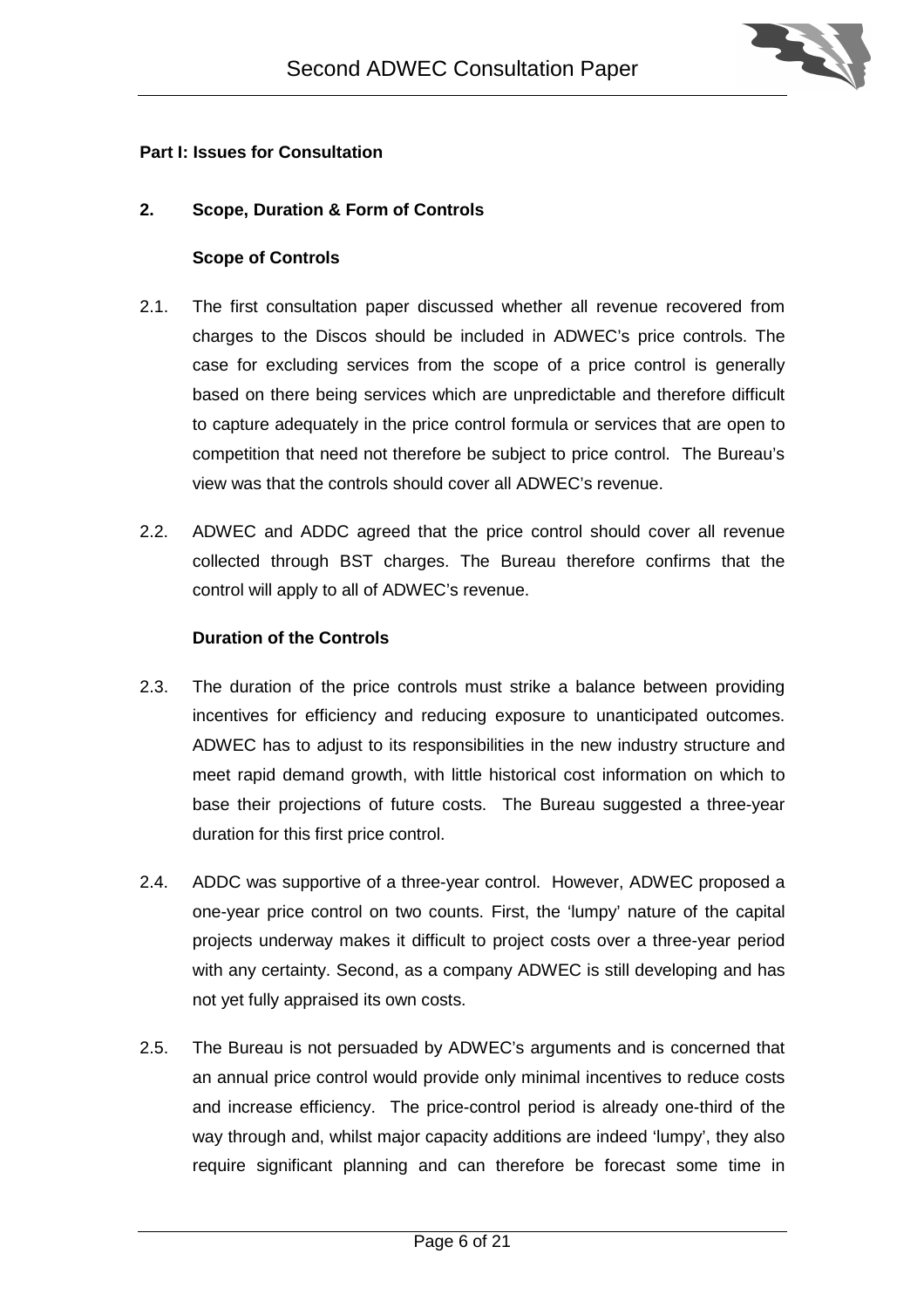

advance. It is likely that ADWEC's major projects until 2001 will comprise the commissioning of the Taweelah A2 plant, the sale and extension of the Taweelah A1 plant, and the first stage development of the Shuweihat site. The costs associated with these projects should, to a significant degree, be capable of estimation now. Hence, the Bureau's view is that a three-year price control is appropriate.

## **Form of Price Control**

- 2.6. The first consultation paper discussed different forms of control that could be used to regulate ADWEC's electricity and water procurement business. These include an RPI-X approach, a profit control, or sliding scale regulation.
- 2.7. ADWEC and ADDC identified RPI-X as the preferred form of control citing the strong incentives for efficiency promoted by this approach.
- 2.8. However, ADWEC had a number of concerns about the use of the UAE Consumer Price Index (CPI) in the price control formula. First, ADWEC cited references<sup>1</sup> to support their view that UAE CPI systematically underestimates actual inflation. To deal with this ADWEC proposed to increase reported CPI by 3.3 per cent in each year of the control.
- 2.9. ADWEC also questioned whether the price index used in the control should be based solely on the UAE CPI, as a significant proportion of its operating expenditure is denominated in foreign currency. A weighted index of UAE and either European or US CPI might therefore be more appropriate. The weight of UAE CPI and US or other foreign CPI in a composite index could be based on the proportion of domestic and foreign expenditures.
- 2.10. The Bureau has examined the proportions of foreign and local currency in ADWEC's operating expenditure. Certain operating expenses, such as salaries, allowances, purchases of power and water from the generation and

 $1$  The Economist Intelligence Unit (EIU) calculated that official estimates of inflation in 1995-1997 underestimated actual inflation by an average of 3.3 per cent each year.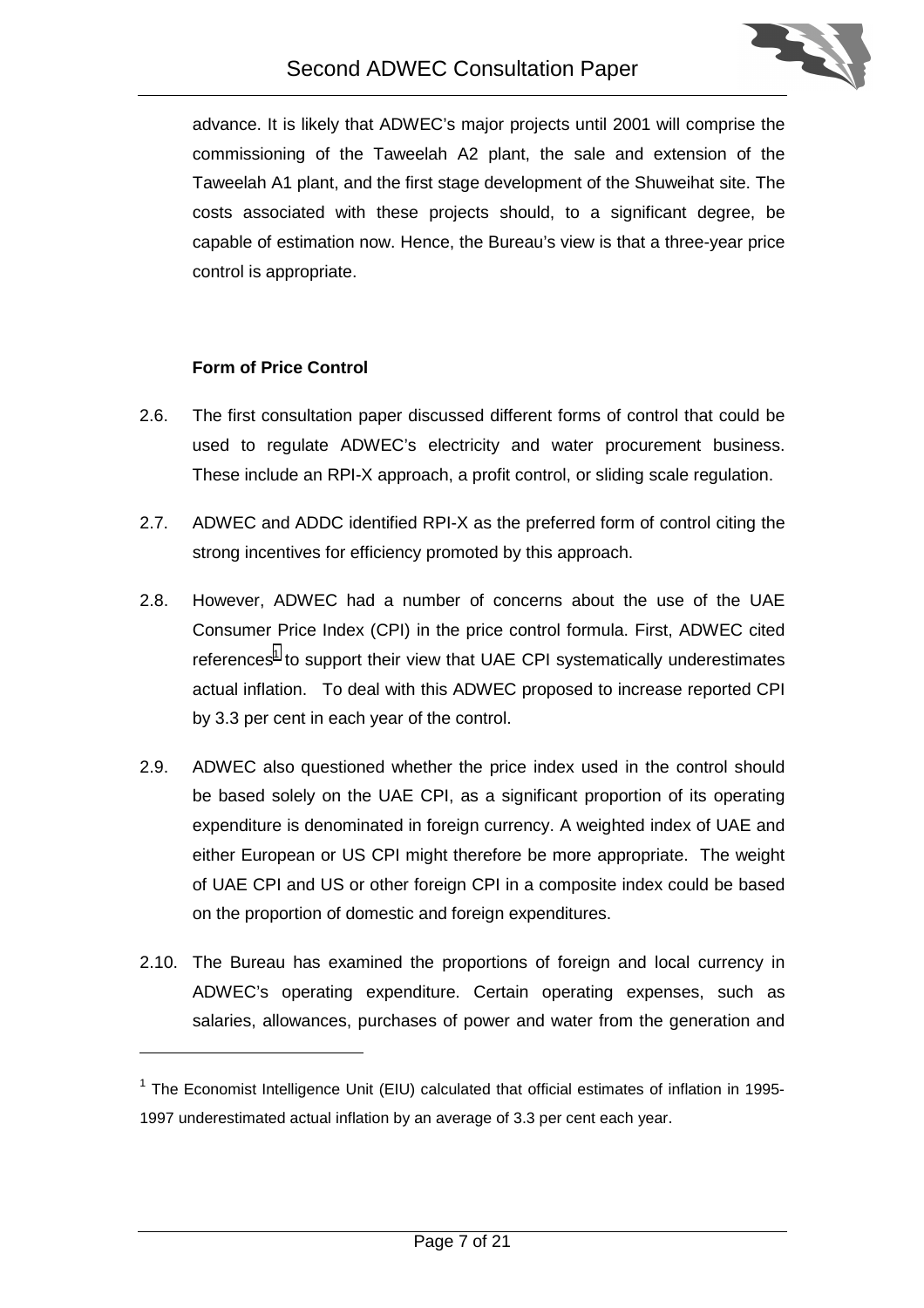

<span id="page-7-0"></span>desalination plants, fuel purchases from ADNOC, and office expenses are assumed to be in local currency. However, other operating expenses, such as professional fees and computing resources for example, are procured internationally. The Bureau considers it appropriate for the price indices used to reflect the different sources of cost. The Bureau therefore proposes that ADWEC's allowed procurement cost be indexed in the ratio 50:50 to the UAE and US CPI.

- 2.11. With regard to the systematic underreporting of UAE CPI, the Bureau is not persuaded that the problem is as extensive as ADWEC claims or that the adjustment proposed by ADWEC is justified. The basis of preparation of the UAE CPI has recently been improved with the completion of a new expenditure survey in Abu Dhabi and another planned in Dubai. Furthermore, the indexation to UAE CPI of some cost items in the Taweelah A2 PWPA suggests that the Bureau is not alone in considering the index suitable for escalation in the payment terms of contracts with significant monetary value.
- 2.12. The Bureau therefore confirms RPI-X as the form of price control of ADWEC's procurement costs.

# **3. Financial Issues**

- 3.1. The first consultation paper raised the issue of ADWEC's potential working capital requirement and, if it has such a requirement, the cost of capital to be used in assessing the funding of working capital.
- 3.2. ADDC thought it likely that ADWEC would have a working capital requirement. Although not in a position to quantify what this might be, ADDC said they did not expect the requirement to be significant and considered the 6 per cent cost of capital suggested by the Bureau sufficient for funding purposes.
- 3.3. ADWEC argued that it could have a need for substantial working capital in certain months arising from differences between the revenues obtained from the Discos under the BST and payments to the Generation and Desalination Companies and ADNOC. ADWEC said they attempted to deal with the consequences of differences between payments and receipts in its analysis by taking account of the payment terms for Discos and GDs. Even assuming that these payment terms are fulfilled, which ADWEC regarded as optimistic,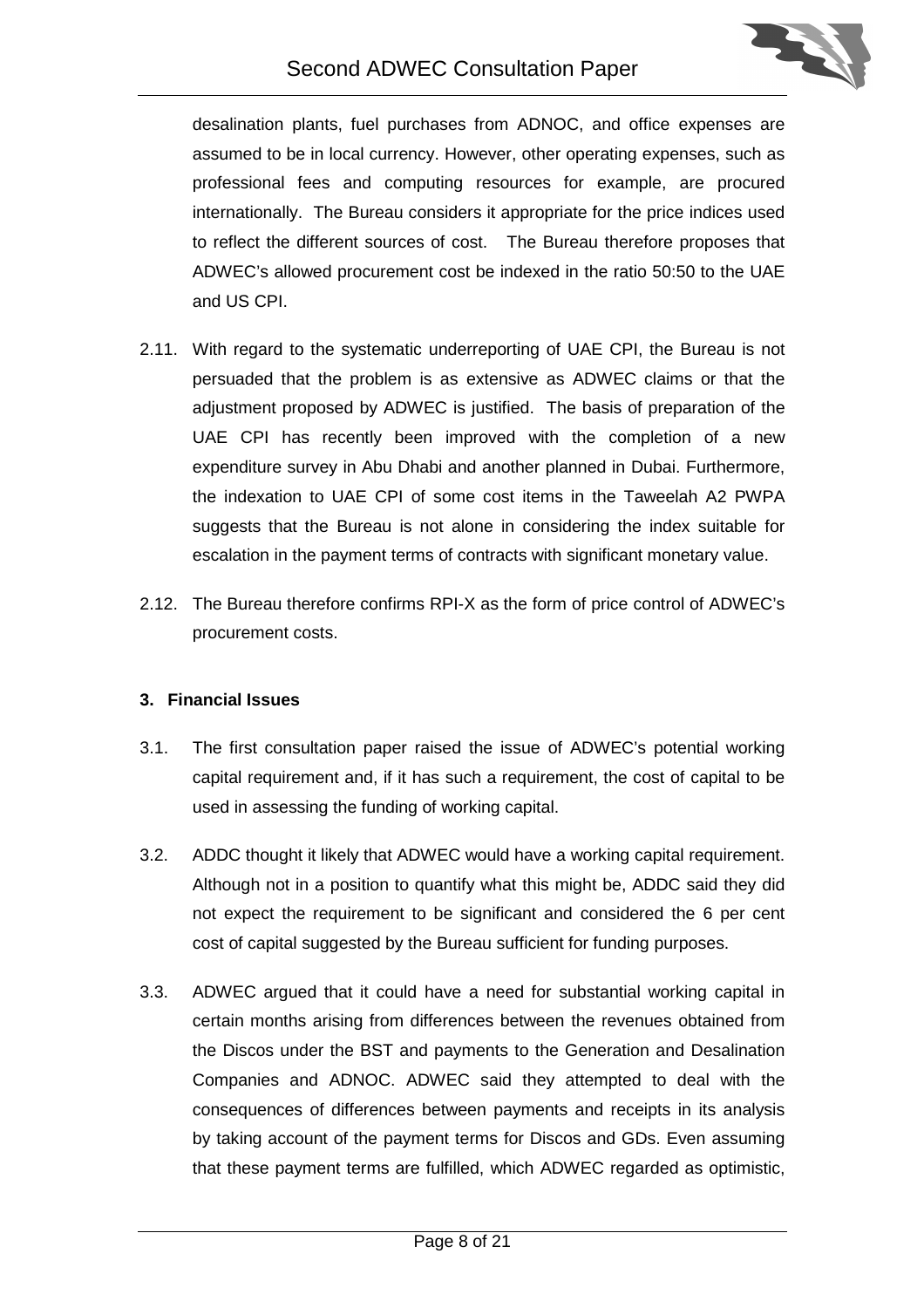

ADWEC identified a need for working capital considering the seasonal variations in revenues and costs identified in its price control cost projections.

- 3.4. The Bureau has reviewed the cash flow analysis prepared by ADWEC and does not consider the conclusions reached on the basis of it to be robust. Although the important question of the timing of contractual payment terms is discussed in ADWEC's submission, this aspect is ignored in the analysis: ADWEC assumes all payments are made/due at the same time.
- 3.5. The key payments terms are as follows: payments to ADWEC under the BST are due within thirty days of invoice (this applies to both demand and energy charges). Payments from ADWEC to the generation companies are due 44 days from the end of a billing period (effectively 44 days from the end of a month). Fuel payments to ADNOC are due 30 days from the last day of loading.
- 3.6. The Bureau has undertaken its own analysis in order to clarify the position regarding ADWEC's working capital requirement. The Bureau's analysis focused on monthly cash flows from March 1999, rolled forward to the first two months of 2000 in order to provide a full year for review.
- 3.7. The Bureau's analysis takes account of the timing of contract payment terms outlined above. The cash position is positive in most months and negative in others (in contrast to ADWEC's analysis that indicated negative cashflow in each month). The Bureau assumed an interest rate differential of 3 percentage points between negative and positive cash balances. Over the course of the year, the cash position is significantly positive.
- 3.8. ADWEC pointed out that it might be unrealistic to expect all payments to be made as per the relevant contract terms. However, as a matter of principle, the Bureau would expect ADWEC to honour its contracts and, as a matter of good management, to take all steps necessary to recover amounts due to it. Furthermore, as a matter of fact, ADWEC presently owes significant amounts to ADNOC in respect of fuel purchases. The Bureau is, therefore, of the view that ADWEC has no working capital requirement now and prospectively. It is for consideration whether any calculated interest income to ADWEC should be used to offset ADWEC's operating costs. The draft price control proposals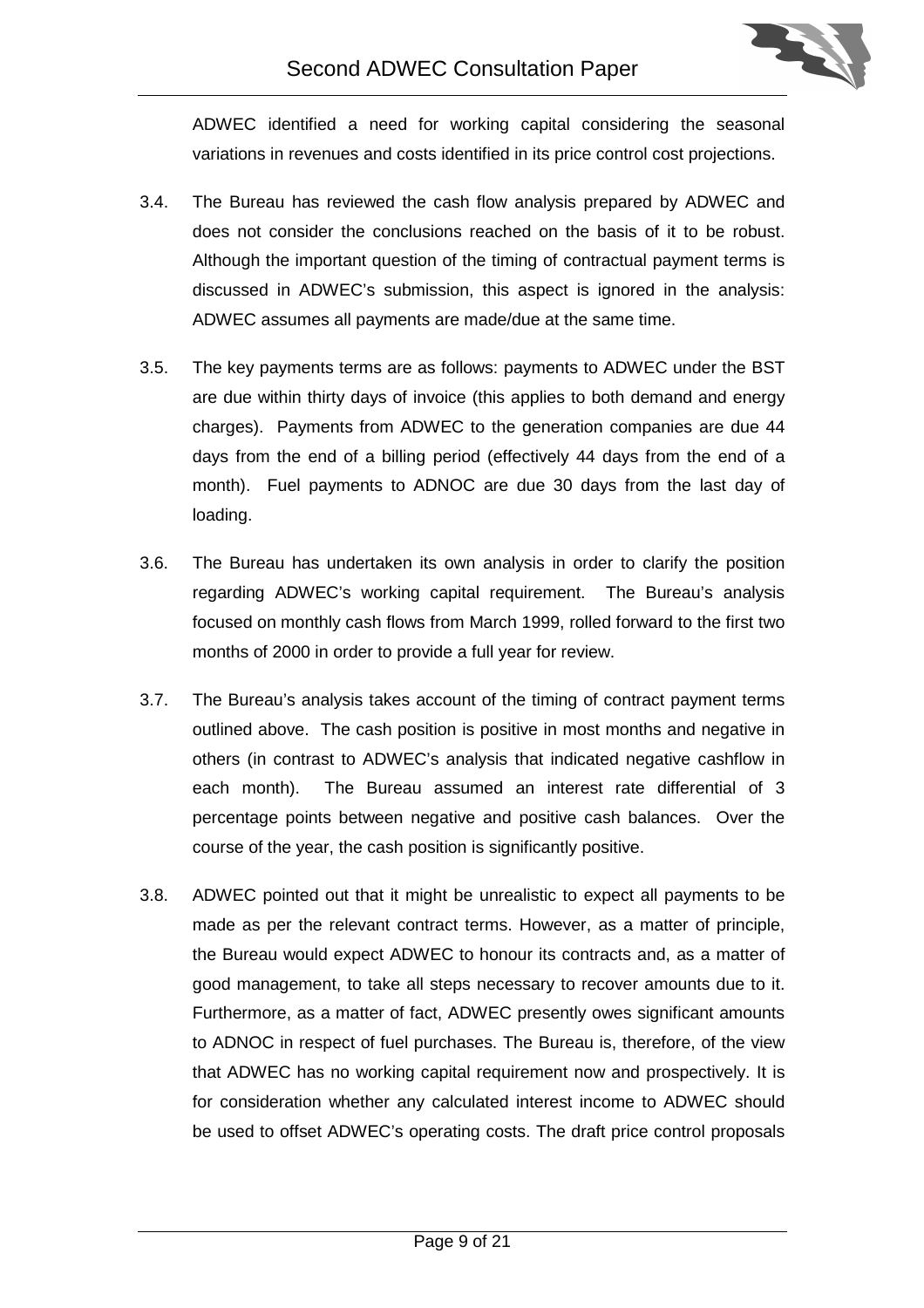

in Part III take no account of interest income as it seems unlikely that, in practice, ADWEC will enjoy the benefit of significant cash balances.

- 3.9. The revenue allowed by the ADWEC's price controls should recognize all the future costs of operating the business in an efficient manner. These costs will include the return required by the business's owners to continue to finance the business, that is the cost of capital. The previous section suggested that ADWEC is unlikely to incur financing costs. Nevertheless, ADWEC made a number of points in relation to the Bureau's assessment of ADWEC's cost of capital and it is appropriate for the Bureau to respond to those.
- 3.10. ADWEC raised a number of objections to the Bureau's use of CAPM and the resulting cost of capital calculation. First, ADWEC questioned whether it was appropriate to use the CAPM, as Abu Dhabi does not have the well developed equity markets found in the US and UK that enable CAPM to be meaningfully applied. Nor does it have the same credit rating, which suggests that the risk free rate of 3 per cent – 4 per cent obtained from the UK and US may be inappropriate.
- 3.11. ADWEC also noted that it is a wholly owned state company and as such has a single equity owner. ADWEC therefore questioned whether it is meaningful to separate debt and equity financing for ADWEC.
- 3.12. ADWEC further noted that the A2 project, with guaranteed revenues from the Abu Dhabi government, has a rate of return of about 13 per cent. ADWEC wondered whether a hypothetical equity investor operating in Abu Dhabi might wish to invest in either ADWEC or A2 (assuming both were available). The question arises as to whether the equity investor would consider that the 6 per cent return on money lent to ADWEC (as proposed by the Bureau) for working capital purposes was an adequate return when compared to the A2 project. ADWEC does not believe that a 7 percentage point difference between itself and A2 adequately reflects the cost of its capital.
- 3.13. ADWEC pointed out that the UAE has a Moody's credit rating of A2, which means that "Factors giving security to principal and interest are considered adequate, but elements may be present which suggest a susceptibility to impairment some time in the future." According to ADWEC the underlined portion of the previous sentence demonstrates that long-term bonds in the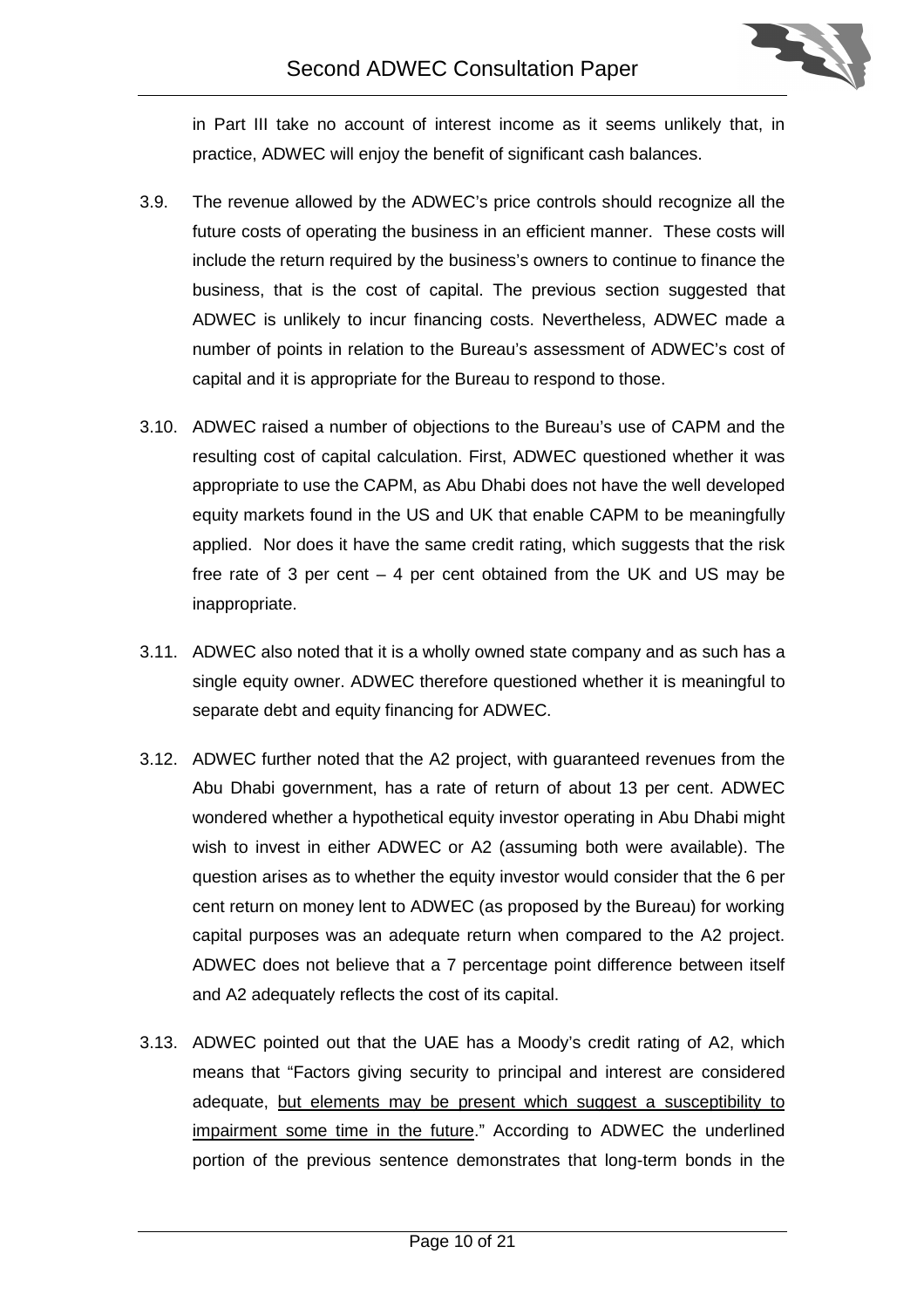

UAE cannot be considered risk free in the same way as similar bonds issued in the UK and US. Even the best long-term bonds issued in the UAE would therefore demand a risk premium over similar bonds issued in the UK and US. To put the UAE's Moody's credit rating of A2 into context, Greece and Cyprus have identical Moody's credit ratings to the UAE. The UAE may therefore have a good credit rating when compared to other Middle East countries, however its credit rating is below average when compared to the OECD countries with which it competes for investment funds. The UAE would therefore have to pay a risk premium, when compared to the UK and US, even on apparently risk-free investments. The applicability to Abu Dhabi of the risk free rate and debt premium assumptions shown in Table A.1 of the Bureau's first consultation paper are therefore questioned by ADWEC.

- 3.14. ADWEC's response raises a number of important issues regarding the calculation of a cost of capital for a price-regulated company in Abu Dhabi's water and electricity sector. The Bureau's discussion of ADWEC's cost of capital acknowledged that the application of CAPM to the Abu Dhabi market is not straightforward. However, some method of estimating financing costs is needed and neither ADWEC, nor any other respondent, has proposed an alternative to CAPM. Moreover, the difficulties of applying CAPM should not be overstated; in a world of relatively mobile capital one can expect convergence in the required returns for business facing similar market and other risks. Abu Dhabi's water and electricity companies are not so very different from those in more developed capital markets in terms of the risks they face and Abu Dhabi's market structure and regulatory regime have been modeled explicitly and deliberately on the privatisation experience of other countries, notably the UK. It therefore remains the Bureau's view that CAPM provides a suitable framework for assessing the cost of capital. As the privatisation programme develops and as the UAE's capital markets mature, it will increasingly be possible to use UAE market data in such calculations.
- 3.15. ADWEC also made a number of more specific comments regarding the Bureau's discussion and calculation of the cost of capital. ADWEC questioned the use of a risk-free rate of 3 per cent to 4 per cent, derived from UK and US experience. However, the Bureau is of the view that this risk-free rate is available to investors in ADWEC. The issue then is what premium they expect for the risks of equity investment. This takes us back to the discussion of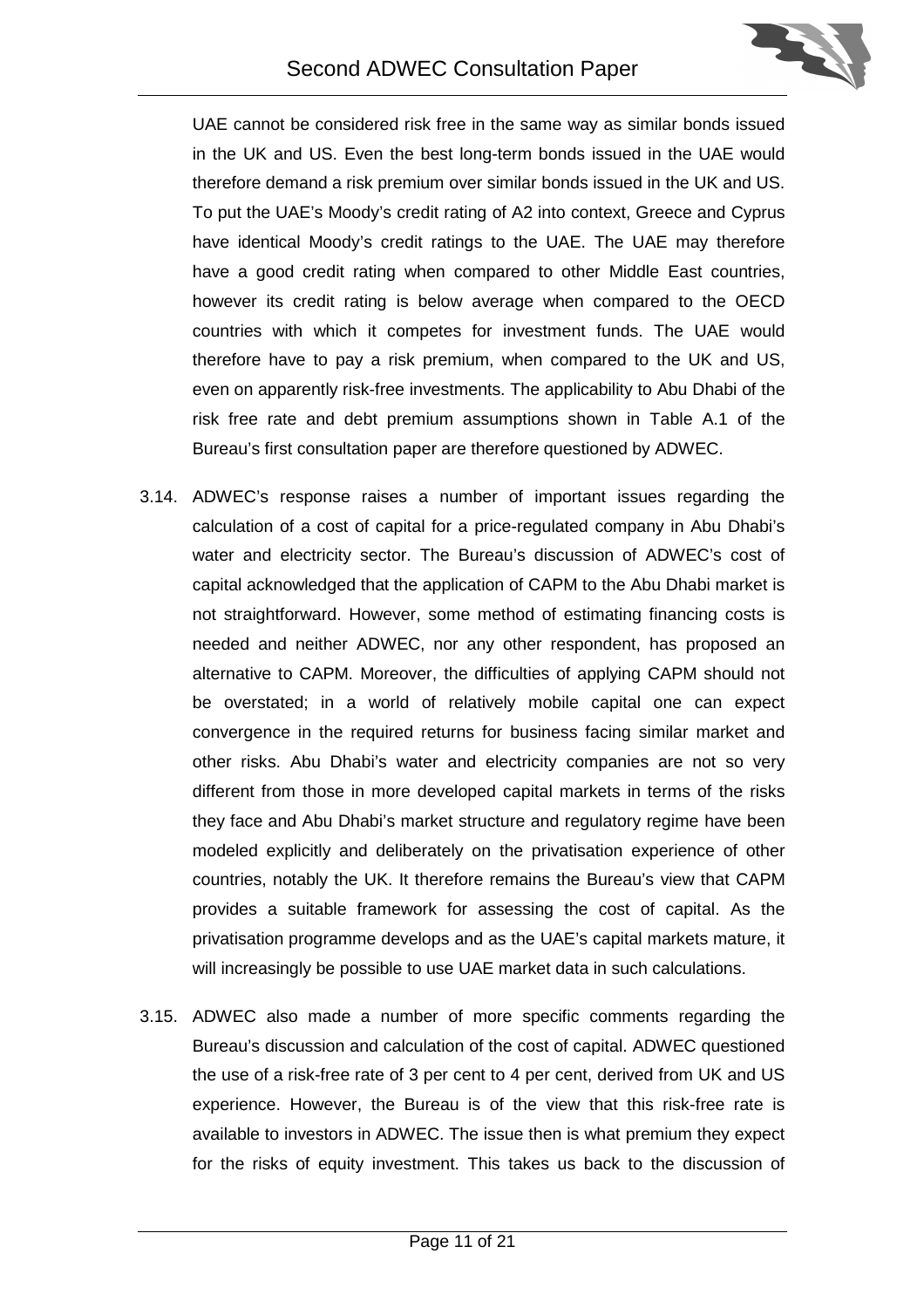

CAPM in the previous section. In support of its argument, ADWEC cited the return expected for the Taweelah A2 project of around 13 per cent, and contrasted this figure with the 6 per cent cost of capital suggested by the Bureau. However, this comparison is misleading. The Taweelah A2 return is a nominal return on equity whereas the Bureau's 6 per cent is a weighted average cost of capital in real terms. To compare the two figures one therefore needs to make two adjustments. Adjusting the Taweelah A2 return for inflation of 3 per cent results in a 10 per cent real return on equity. Adjusting further for the cost of debt finance results in a real weighted average cost of capital for the Taweelah A2 project that is comparable to the Bureau's proposed cost of capital.

- 3.16. ADWEC also questioned whether, given that ADWEC is government owned, it is reasonable to hypothesize a debt to equity split for ADWEC. The Bureau's approach to estimating the cost of capital has been that ownership of a regulated company should have no effect on the business' required return, which should be a function of its inherent risks. The alternative approach advocated by ADWEC would require an estimation of the cost of funds to the Abu Dhabi government. This calculation would not itself be straightforward but it is likely that it would result in a lower cost of capital then the 6 per cent suggested by the Bureau.
- 3.17. The last point made by ADWEC concerns the cost of debt. It discusses the characteristics of the A2 country rating given to the UAE by Moody's, and the likely premium that investors would require on debt finance for projects in the UAE. The Bureau's calculations effectively treated ADWEC as having the same debt rating as the UAE government. It might be argued that any company would require an additional premium over and above that of the government of the country in which it is based. On the other hand, the UAE's A2 country rating probably overstates the country risk of Abu Dhabi whose financial position is significantly stronger than that of the rest of the federation. On balance, therefore, the A2 assumed rating for ADWEC is probably close to the company's true position.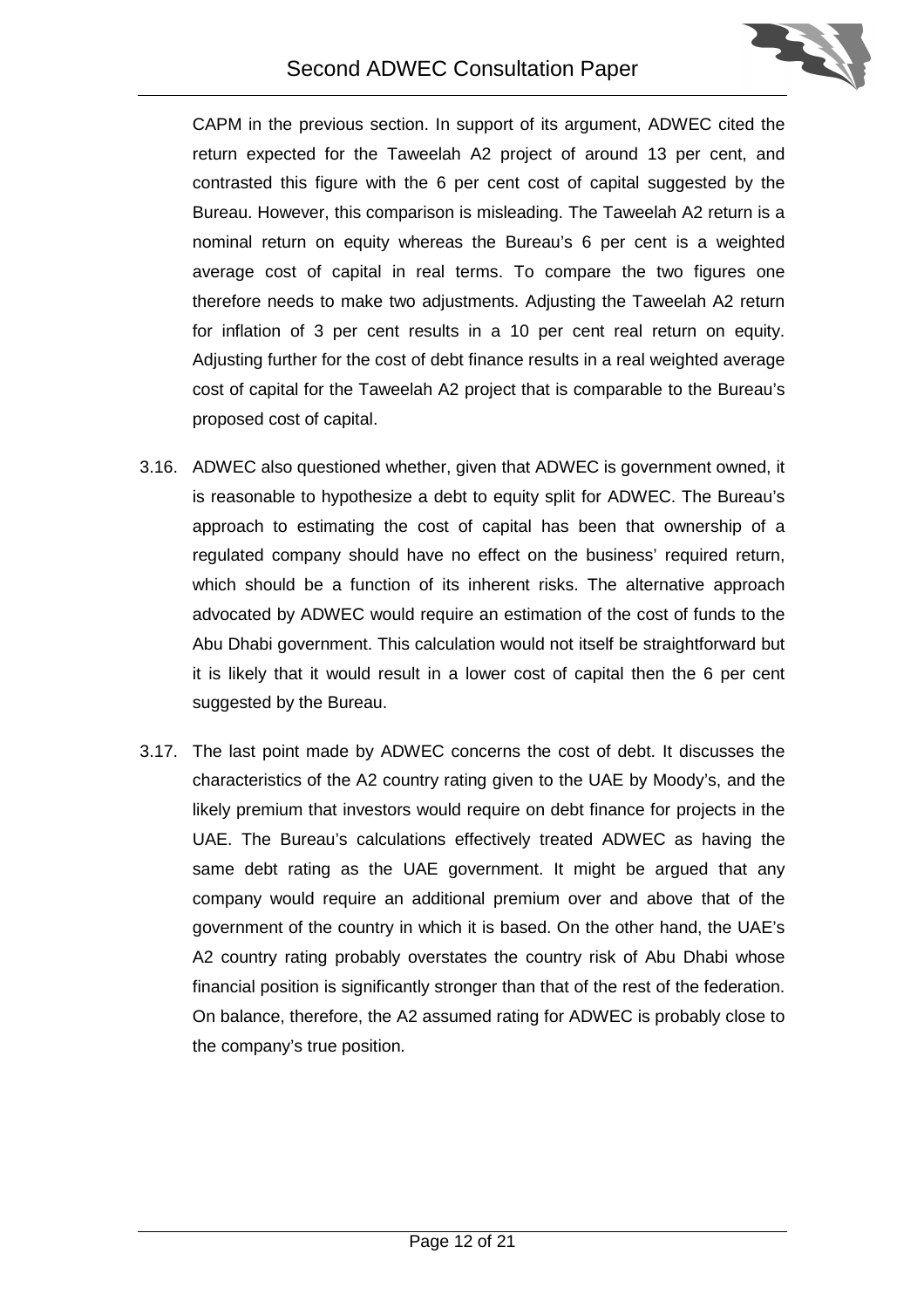

## <span id="page-12-0"></span>**4. Other Issues**

- 4.1. Since ADWEA determines the structure and timing of projects, ADWEC explained that it is difficult for it to assess its future project's professional fees, as it has no control over its procurement costs of projects A1, A2 and Shuweihat.
- 4.2. It is a matter of concern to the Bureau that ADWEC claims to have little control over new capacity additions. However, whilst it may be true that, as a result of its ownership interest, ADWEA plays an active role in new projects, the amount and timing of capacity additions is strongly influenced by the demand forecasting and capacity planning carried out by ADWEC.
- 4.3. As regards the level of professional fees likely to be incurred by ADWEC the Bureau recognises that it is sensible for ADWEC to employ professional advisers on a project basis and that the costs of such advisers for major capacity additions will be significant. It is also the case, however, that such advisers also act for ADWEA in respect of its ownership interest. The draft price control proposals in Part III are based on ADWEC's projections of professional fees but assume that ADWEC will incur only 50 per cent of those costs, with the balance met by ADWEA.
- 4.4. ADWEC was concerned that the first consultation paper talked about incentives, whereas only penalties were proposed. ADWEC's main concern in this regard is that the price control will penalise ADWEC for poor performance but fails to grant rewards when ADWEC performs above average.
- 4.5. The consultation paper proposed a framework for ADWEC's price regulation, RPI-X, which has strong incentive properties. If ADWEC can achieve efficiency savings greater than those assumed by the Bureau, then it will be rewarded with greater profitability for the duration of the price control period. The principal penalty discussed in the consultation paper related to failure to achieve the generation security standard. Given that generation and desalination security are legal obligations of ADWEC, it is not apparent that the company should be rewarded for doing no more than meeting its legal obligations.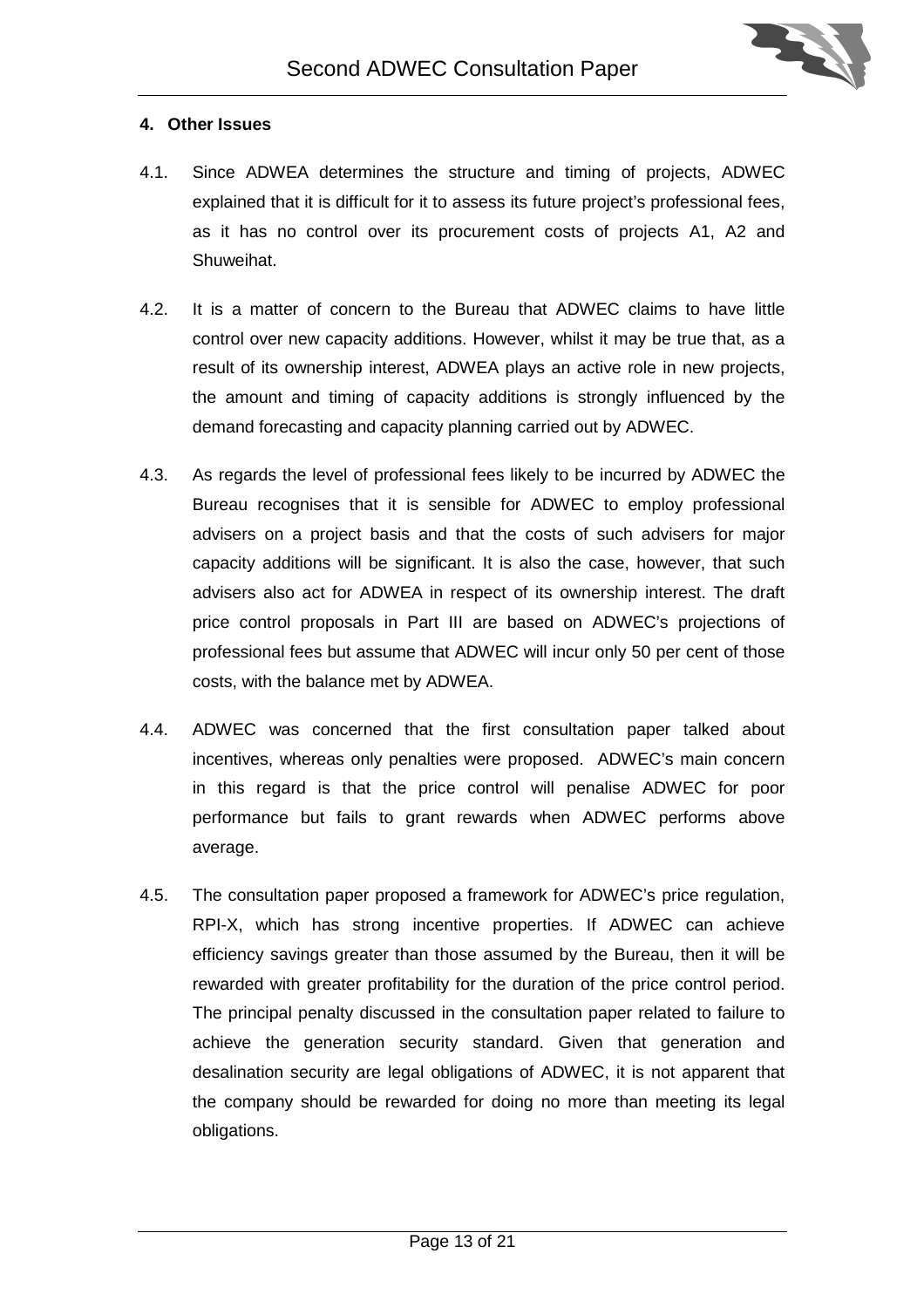

- 4.6. In commenting on the licence obligations of Northern Ireland Electricity's (NIE) procurement business, ADWEC stated that since the water and electricity system in the emirate of Abu Dhabi is growing faster than that of Northern Ireland, it would be more difficult to meet the generation security standard without adding new major capacity. This notion is based on ADWEC's claim that in 1999 there was no capacity surplus available in Abu Dhabi. In this regard, ADWEC signified the importance of including in its price-control an incentive to meet the fast growing system demand.
- 4.7. The Bureau recognizes that ADWEC has inherited a supply-demand balance over which it had no previous control. In designing an incentive regime related to the generation security standard it would be appropriate to take this into account. Nevertheless, a breach of the generation security standard (GSS) would be a very serious matter and so it is important that ADWEC's licence acknowledges that fact. The Bureau therefore proposes that in cases where ADWEC fails to meet the GSS, the Bureau should have the ability to reduce ADWEC's maximum allowed revenue under the price control by a maximum of AED 5 million.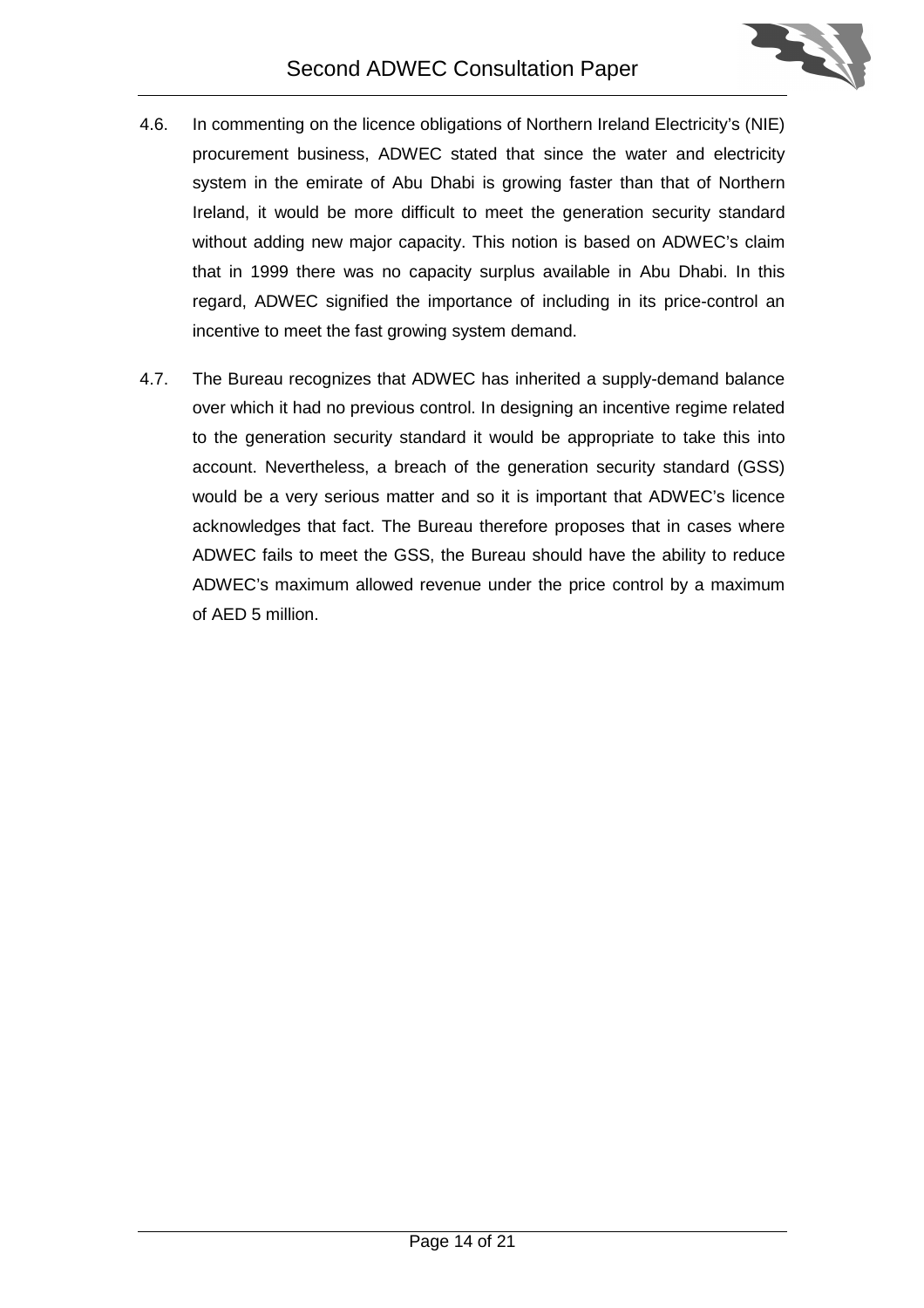

#### <span id="page-14-0"></span>**Part II: ADWEC's Demand & Cost Projections**

#### **5. Introduction**

- 5.1. Part I of this consultation paper outlined ADWEC's response to the first consultation paper and the Bureau's comments on ADWEC's response. This section considers ADWEC's projections of its costs over the period of the price control and beyond.
- 5.2. To aid the analysis of costs, we consider first the organisational structure adopted by ADWEC and the functions undertaken by each of its divisions. ADWEC's electricity and water demand projections to 2003 are then presented as are the fuel and PWPA costs ADWEC expects to incur in meeting projected demand.
- 5.3. The following section reviews ADWEC's estimates of its procurement costs over the period of the price control. Thereafter, a section outlining the Bureau's assessment of ADWEC's costs will follow; points made in this section form the basis of the price control proposal presented in Part III.

#### **6. Organisational Structure**

6.1. ADWEC provided the Bureau with details of its organisational structure and required level of staff. The company consists of three main divisions, all reporting to senior management, see Figure 1.

#### **Figure 1: ADWEC Proposed Organisation Structure**



Source: ADWEC price control submission

6.2. The Planning and Study division comprises 14 staff members who carry out ADWEC's planning function; assessing the requirement for new electricity and water production capacity against the security standards ADWEC is required to meet. The Procurement and Contracts division (12 people) is responsible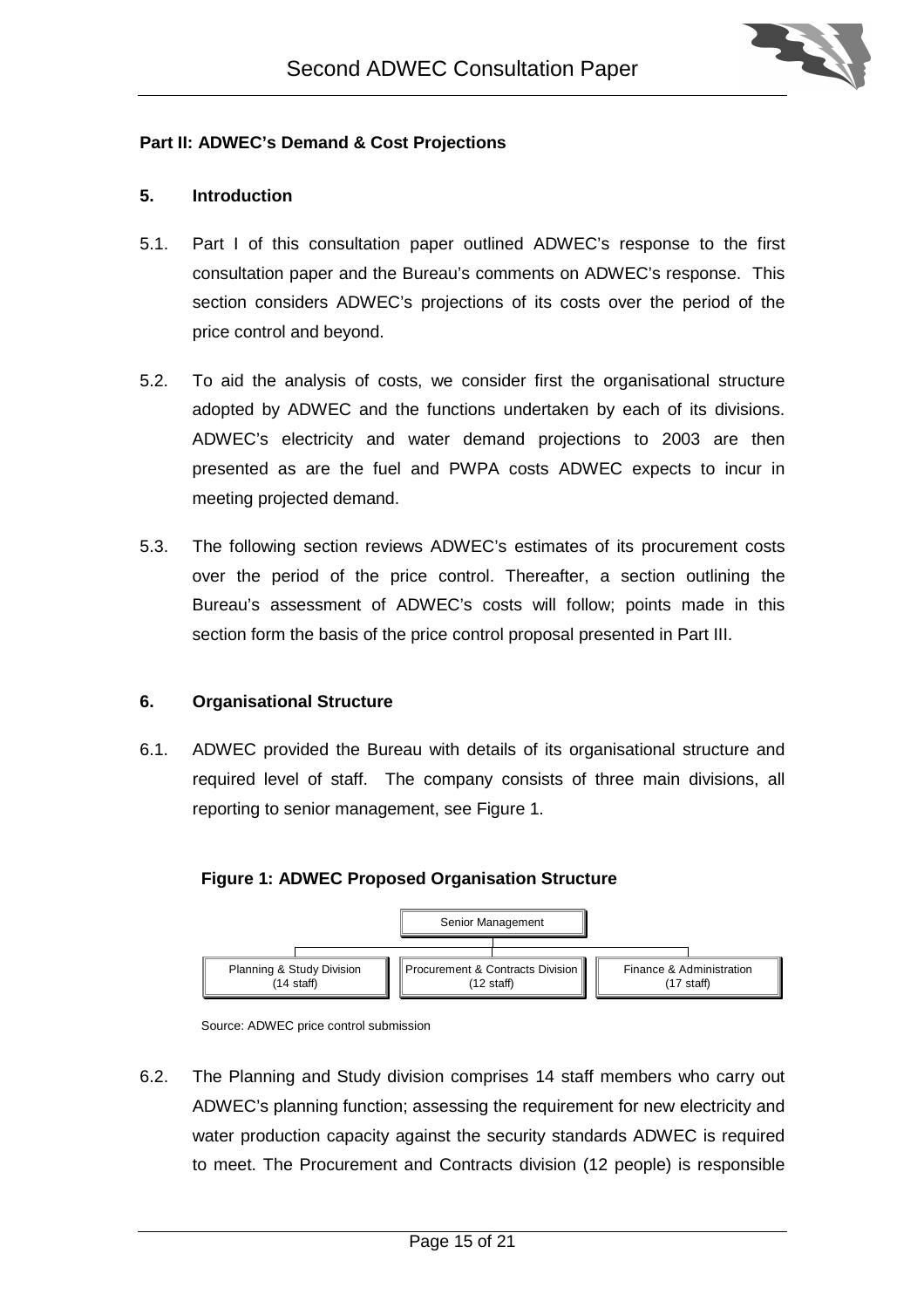

<span id="page-15-0"></span>for the establishment and management of the main contracts through which ADWEC discharges its duties: the Power and Water Purchase Agreements; the Bulk Supply Agreement (and associated Bulk Supply Tariff) with the distribution companies; and fuel supply contracts. Finally, the Finance and Administration division manages ADWEC's finances and is responsible for certain other services, such as those personnel and IT functions that are not handled by ADWEA.

- 6.3. At present some 28 members of staff have been appointed by ADWEC. When all positions are filled ADWEC will have a staff complement of 47 (including senior management).
- 6.4. In addition to its own direct staff costs, from time to time ADWEC retains the services of lawyers and other professionals to advise on the tender and procurement of new production units. As mentioned in the first consultation paper, these costs will be correlated with new capacity additions and will be high in some years and low, sometimes zero, in others. ADWEC's direct staff costs and professional fees are discussed in section 9.

#### **7 Demand & Cost Projections**

7.1. It will be helpful to review ADWEC's procurement cost projections in the context of demand growth expected over the period of the price control and beyond. Table 1 presents ADWEC's projections of water and electricity demand through to 2003, and the fuel and PWPA costs that ADWEC expects to incur in meeting the demands.

| <b>Demand</b>      | 1999    | 2000    | 2001    | 2002    | 2003    |
|--------------------|---------|---------|---------|---------|---------|
| Electricity: GWh   | 17,188  | 18,722  | 19,875  | 21.040  | 22,206  |
| Water: MIG         | 70.471  | 75.172  | 82,340  | 91,679  | 96,362  |
|                    |         |         |         |         |         |
|                    |         |         |         |         |         |
| <b>AED Million</b> | 1999    | 2000    | 2001    | 2002    | 2003    |
| Fuel Costs $(F_t)$ | 1,107.2 | 1.206.0 | 1.280.1 | 1.355.3 | 1,430.4 |

#### **Table 1: ADWEC's Projections 1999 – 2003 (money of the day)**

Source: ADWEC price control submissions

7.2. Demand for electricity and water is projected to grow strongly over the price control period: demand in 2001 is 16 per cent and 17 per cent higher for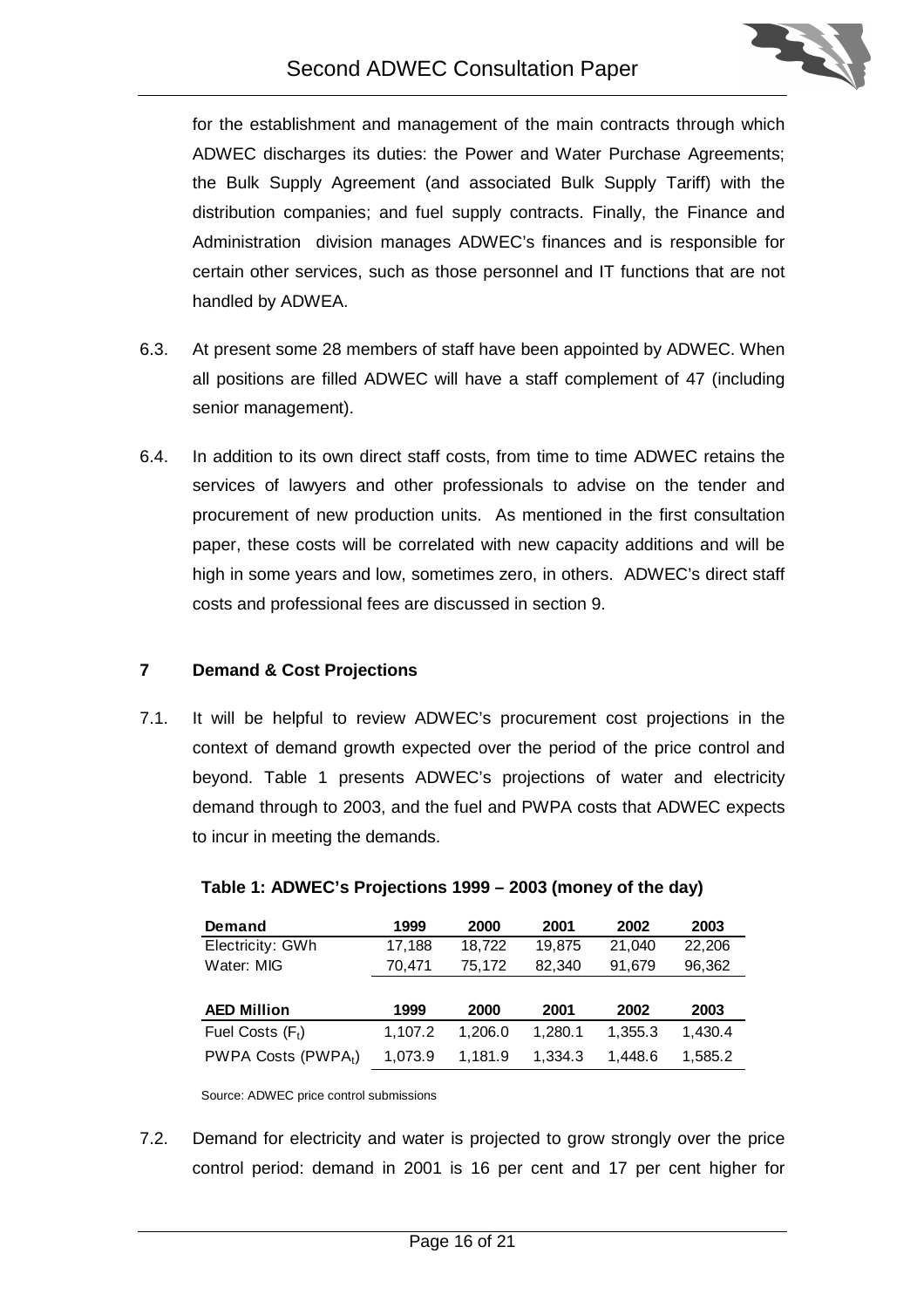

<span id="page-16-0"></span>electricity and water, than the demand in 1999. Fuel costs are projected to increase in line with demand growth, although projected increases in PWPA costs are somewhat higher, reflecting the costs of new capacity additions.

- 7.3. ADWEC is presently engaged in a number of procurement projects:
	- Taweelah B extension: 193.6MW of gross power capacity and 23.1 MIG water capacity;
	- Taweelah A2: 910 MW and 50.6 MIG/d gross power and water capacity respectively;
	- Evaluation of bids for the expansion of Taweelah A1;
	- Preparation of a request for proposal (RfP) for a new desalination station at Shuweihat.
- 7.4. Some small-scale developments are also underway. These will increase the productive capacity of the system in the near-term: for example, the refurbishment of desalination units at UAN East A station (to add 1.2 MIG/d) and the addition of desalination units at UNA West 9 (to add 7 MIG/d).

#### **8. ADWEC's Procurement Cost Projections**

8.1. ADWEC has provided projections to 2003 of its direct costs and professional fees, these cost projections are presented in Table 2.

|                                |      | <b>Price Control Period</b> |      |      |      |
|--------------------------------|------|-----------------------------|------|------|------|
| <b>AED Million</b>             | 1999 | 2000                        | 2001 | 2002 | 2003 |
| Capital costs                  | 0.7  | 3.9                         | 1.2  | 0.7  | 0.3  |
| Interest expense               | 0.4  | 0.9                         | 1.1  | 1.2  | 1.2  |
| Other costs                    | 10.7 | 18.7                        | 15.8 | 16.1 | 15.8 |
| Total direct costs             | 11.9 | 23.5                        | 18.1 | 18.1 | 17.3 |
| Professional fees              | 21.2 | 21.2                        | 10.4 | 10.5 | 4.1  |
| <b>Total Procurement costs</b> | 33.1 | 44.7                        | 28.4 | 28.6 | 21.4 |

**Table 2: ADWEC's Cost Projections: 1999 to 2003 (money of the day)**

Source: ADWEC price control submission

8.2. Total procurement costs over the price control period are AED 105.5 million. These costs are evenly divided between direct costs and professional fees (AED 52.8 million each).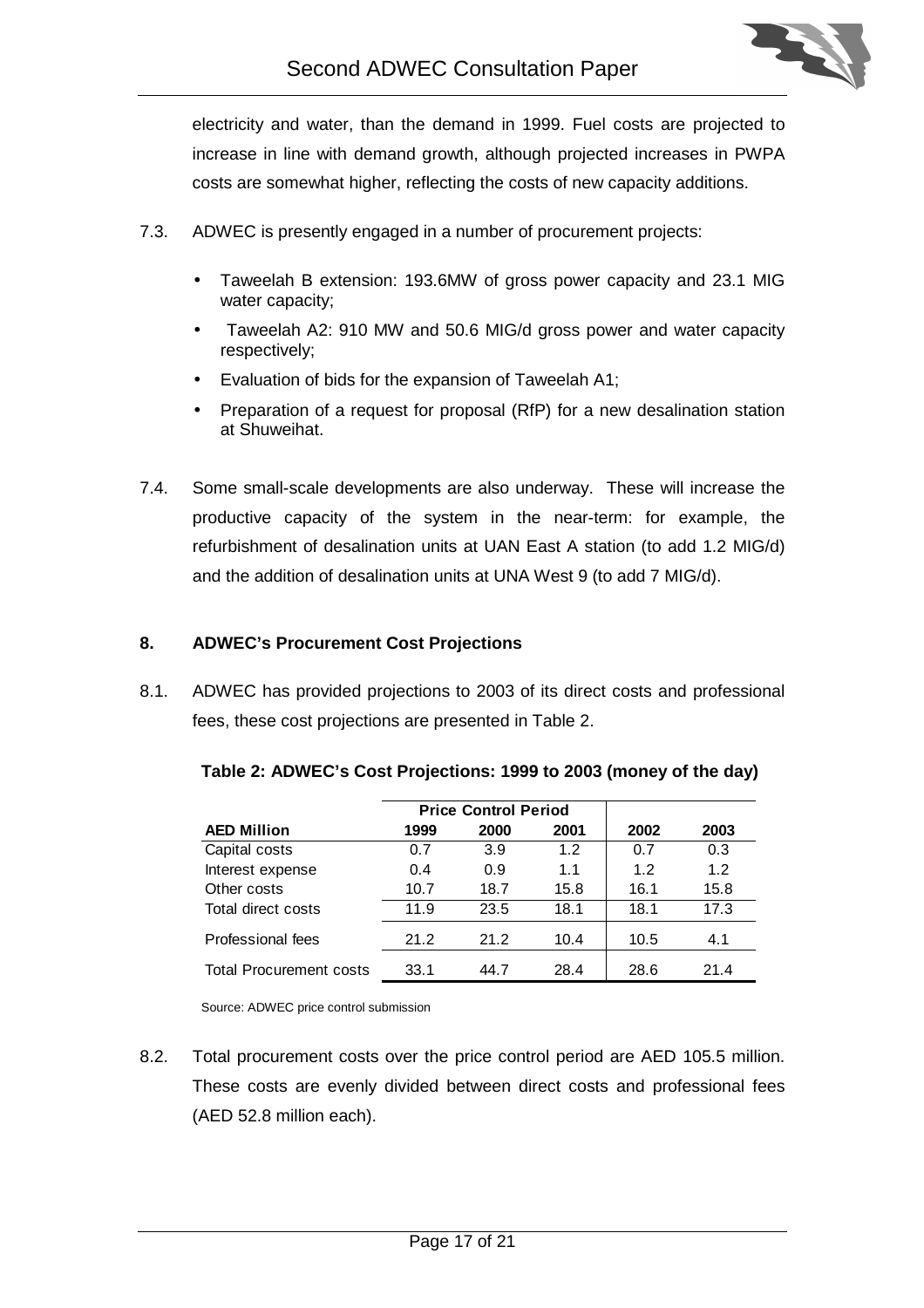

- <span id="page-17-0"></span>8.3. From a starting level of AED 33.1 million, total procurement costs are projected to increase by 35 per cent to AED 44.7 million in 2000 and then decline to AED 28.4 million in 2001.
- 8.4. Salary and staff related costs account for just over 50 per cent of direct costs and around 18 per cent of total procurement costs. These costs increase by 50 percent from AED 6 million in 1999 to over AED 9 million in 2000, reflecting the expected increase in staff outlined above.
- 8.5. The capital cost projections include items such as motor vehicles, IT & communications equipment and furniture. Over the price control period, IT & communications is the significant item: expenditure on these items increases from zero in 1999 to AED 3 million in 2000 and AED 1 million in 2001.
- 8.6. Professional fees are a significant element of procurement costs. On the basis of ADWEC's projections, professional fees account for 64 per cent of total procurement costs in 1999, just under half in 2000 and around a third in 2001. If only half of the professional fees are included in ADWEC's price control, total procurement costs would be significantly lower than ADWEC's estimates in Table 2.

# **9. Bureau's Assessment of ADWEC's Procurement Costs**

- 9.1. The Bureau does not consider that ADWEC's price control can be set on the basis of ADWEC's projections of its procurement costs but that a number of adjustments are necessary. This section discusses those adjustments.
- 9.2. Earlier sections of this paper discussed ADWEC's working capital position and concluded that ADWEC has no net working capital requirement and thus cannot be expected to incur interest costs. The Bureau therefore proposes to remove ADWEC's assumed interest costs.
- 9.3. Discussion with ADWEC has also clarified that the company's cost projections include an annual amount of AED 1 million (described as a transmission use of system payment) that represents an estimate of the charge that might be levied by Transco for use of its settlement system. Transco has not yet developed such a system and it is unclear when it will be in position to consider charging for its data collection functions. It therefore seems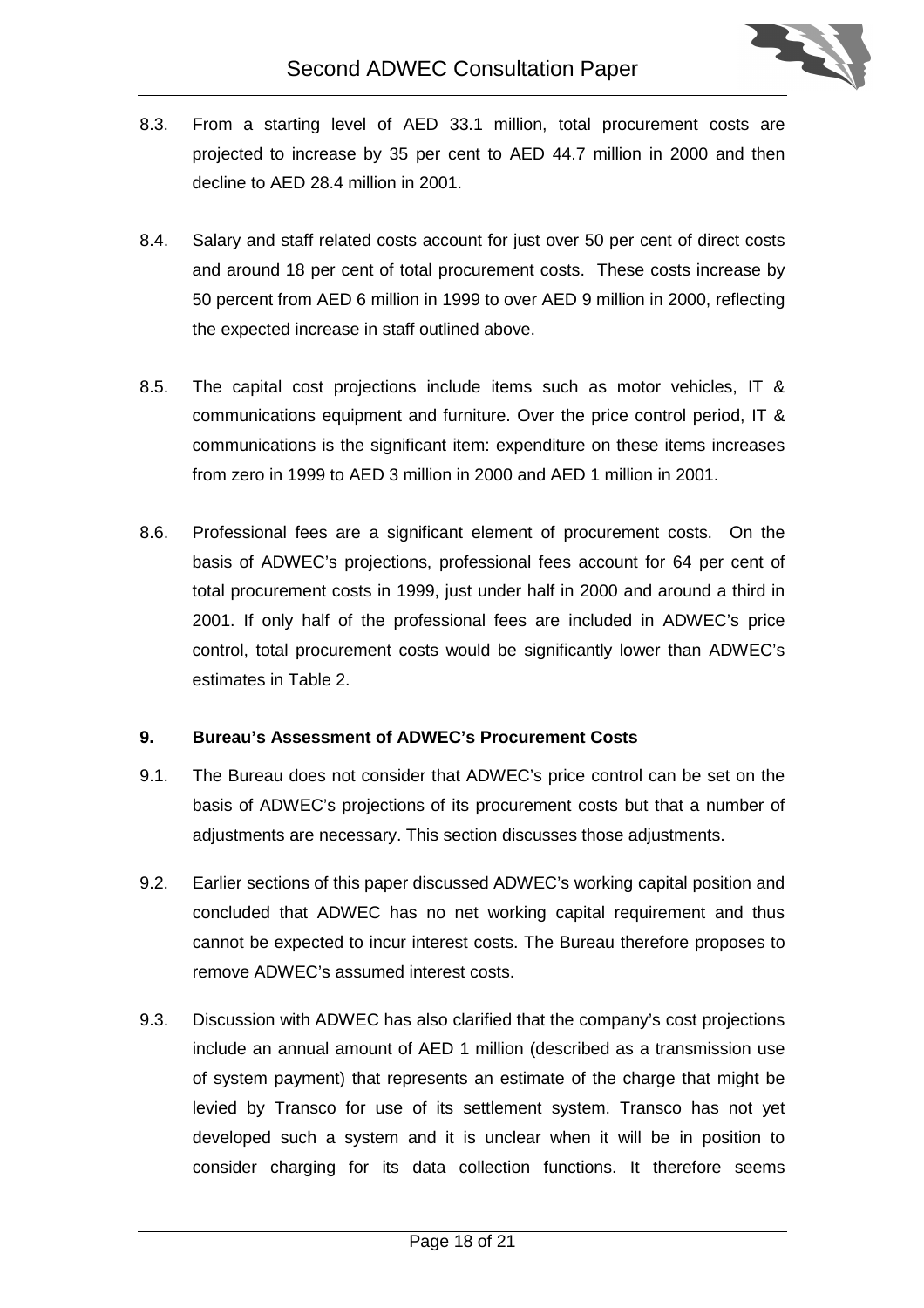

premature to include within ADWEC's price control an allowance for such a charge. Similarly, ADWEC's projections include a capital item of AED 3 million relating to the development of the settlement system. These costs have also been excluded on the basis that the system in question is a Transco rather than ADWEC responsibility.

- 9.4. ADWEC's cost projections include a modest element of depreciation. Given that ADWEC's capital requirements will be relatively minor and limited to assets, such as IT equipment and other office items, with a modest life, it seems sensible to treat such items as operating expenditure in the price control. Depreciation has therefore been excluded but the full capital cost of such items has been included in the price control period.
- 9.5. As already discussed, the Bureau believes it appropriate that only a proportion of ADWEC's professional fees estimates should be recovered through its price control, given that the same advisers also represent ADWEA's ownership interest. Only half of ADWEC's estimated fees have therefore been allowed. The Bureau has, in addition, asked ADWEC for more information to support its estimates. As and when that information is made available to the Bureau, further adjustments to the figures presented below may be necessary.
- 9.6. Finally, there is the issue of ADWEC's other direct costs, principally staff costs. As discussed above, ADWEC has a present staff complement of 28 and plans for this to rise to 47. Whilst it is not straightforward to estimate an efficient level of costs for a company such as ADWEC, the Bureau is concerned that ADWEC's projections are unjustifiably high. As a point of comparison, NIE's Power Procurement business which has similar responsibilities to ADWEC but, in addition, carries out the system operation tasks that in Abu Dhabi are carried out by Transco, has fewer staff than ADWEC has at present. Also, from the Bureau's own involvement with ADWEC it is not clear that an increase from present staffing levels is needed for ADWEC to perform its duties satisfactorily.
- 9.7. The Bureau therefore proposes to hold ADWEC's staff and other direct costs constant at their 1999 level for the duration of the price control. The 1999 figure is likely to be somewhat higher than ADWEC's actual expenditure this year. It may therefore be appropriate to consider a lower figure for 1999 itself.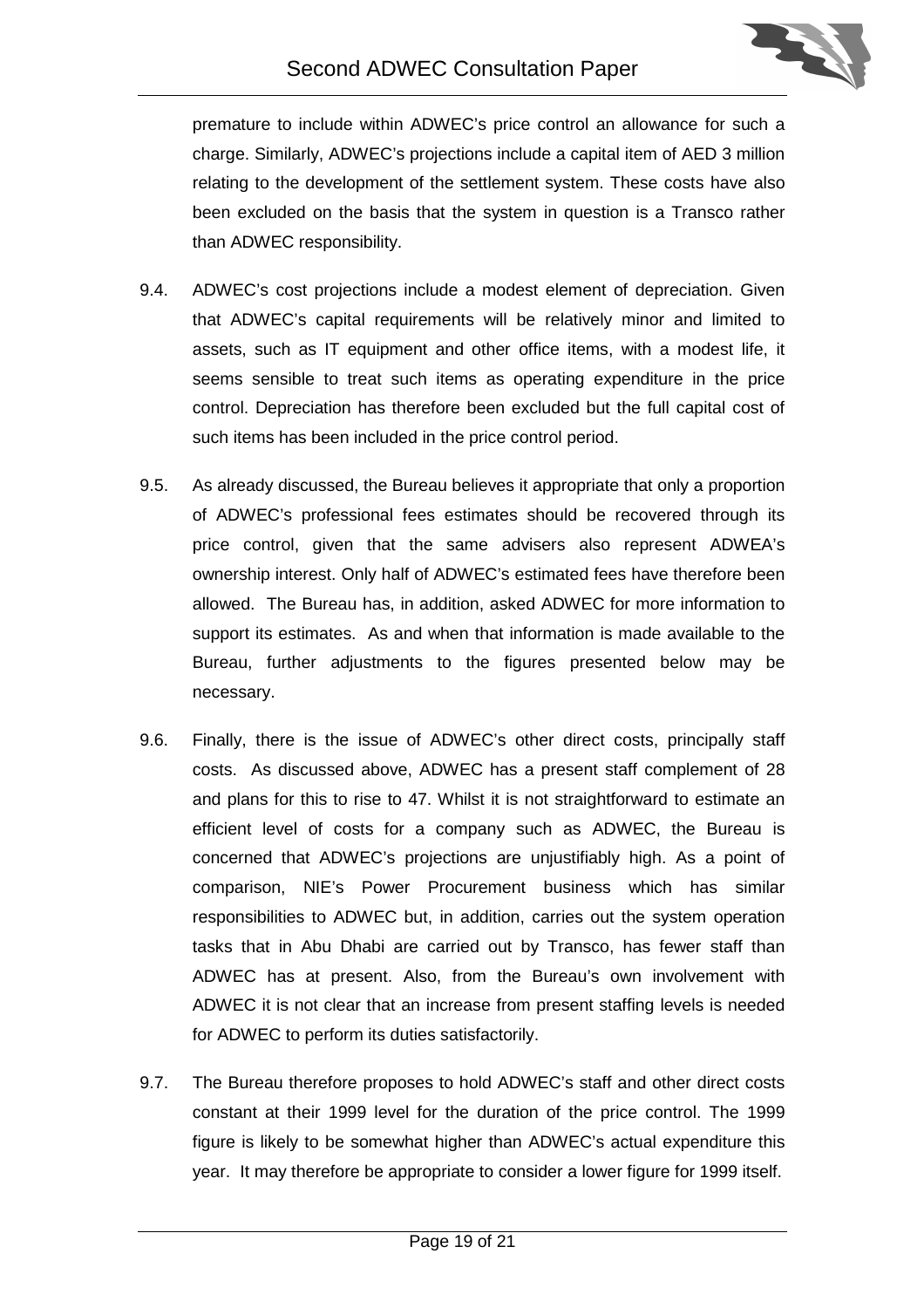

9.8. Table 3 below summarizes the adjustments described above and shows the resulting cost for each of the three years of the price control.

# **Table 3: ADWEC's initial projected procurement costs and the Bureau's adjustments (money of the day)**

|                                                   | <b>Price Control Period</b> |         |        |
|---------------------------------------------------|-----------------------------|---------|--------|
| <b>AED Million</b>                                | 1999                        | 2000    | 2001   |
| <b>ADWEC total procurement costs</b>              | 33.1                        | 44.7    | 28.4   |
| <b>Adjustments for:</b>                           |                             |         |        |
| <b>Interest on Working Capital</b>                | $-0.4$                      | $-0.9$  | $-1.1$ |
| <b>Transmission Use-Of-System Payments</b>        | 0.0                         | $-1.0$  | $-1.0$ |
| <b>Total Depreciation</b>                         | $-0.4$                      | $-1.0$  | $-1.2$ |
| <b>IT &amp; Communications</b>                    | 0.0                         | $-3.0$  | $-1.0$ |
| 50% of Professional Fees (Projects & Direct Opex) | $-11.4$                     | $-12.7$ | $-5.9$ |
| <b>Total Direct Costs</b>                         | 0.0                         | $-5.2$  | $-3.4$ |
| <b>Bureau Total of ADWEC's Procurement Costs</b>  | 20.9                        | 21.0    | 14.8   |

**(Source: ADWEC price control submission)**